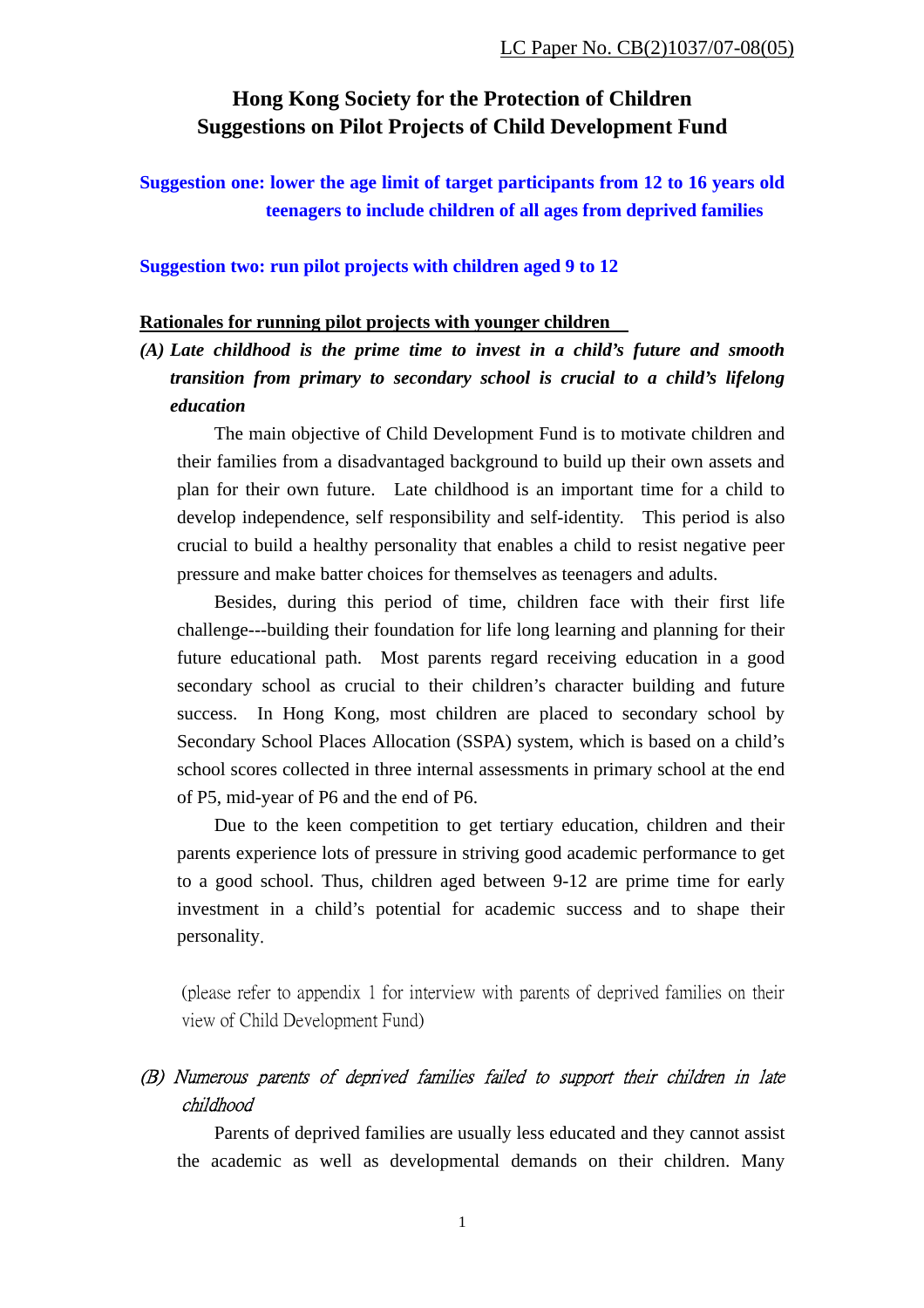deprived children cannot cope with the demand from school. Very often, children aged 8 or 9 starts to fail in school and become academic low achievers in P3 and P4. Furthermore, many primary schools switch from activity-based teaching to more emphasis on academic study in P.3 or P.4.

The difficulties in children's early study are likely to continue and for most of them will aggravate. A large number of older children eventually lose interest in study in senior grades in primary school and become early school leavers in secondary school. Juvenile delinquency or anti-social behaviors are common problems among this population who fail in school. It will further shut their door for future success in adulthood.

In order to break the vicious cycle of "intergenerational poverty" of deprived children, extra support to primary school aged children is deemed necessary to help them to build good foundation for study and life long learning. Then early guidance and support staring from late childhood is deemed necessary.

## *(C) Timely support to parents receiving CSSA to develop ability in self-help and to plan for their children's future*

Children in families receiving Comprehensive Social Security Scheme (CSSA) is one of the major targets that will benefits from the proposed Child Development Fund and many of these families are single parent families. New Dawn (ND) Project requires single parents receiving CSSA whose children aged 12 to actively seek paid employment, otherwise, an amount of \$200 will be deducted from their monthly CSSA entitlements.

As many of these parents with children aged 12 or below have been unemployed for many years and they need a lot of support to return to the labor market. Furthermore, long years of reliance on CSSA hinder their ability to plan the future of their children as well as for their family. Parents receiving CSSA need more incentive to step out of the dependence mode of life style and gradually learn how to be financially independent and be responsible to plan for the future of their children.

*Child Development Fund as an asset-building project is a very good means to cultivate work incentive of these parents and to encourage them to develop their self-reliance and capacity to be financially responsible for their child, before they are "required" to do so when their child turn 12 years old.* Single parents are then motivated to seek for paid job, being supported to build up their habit of saving money and were given necessary assistance to plan for the future of their children early on.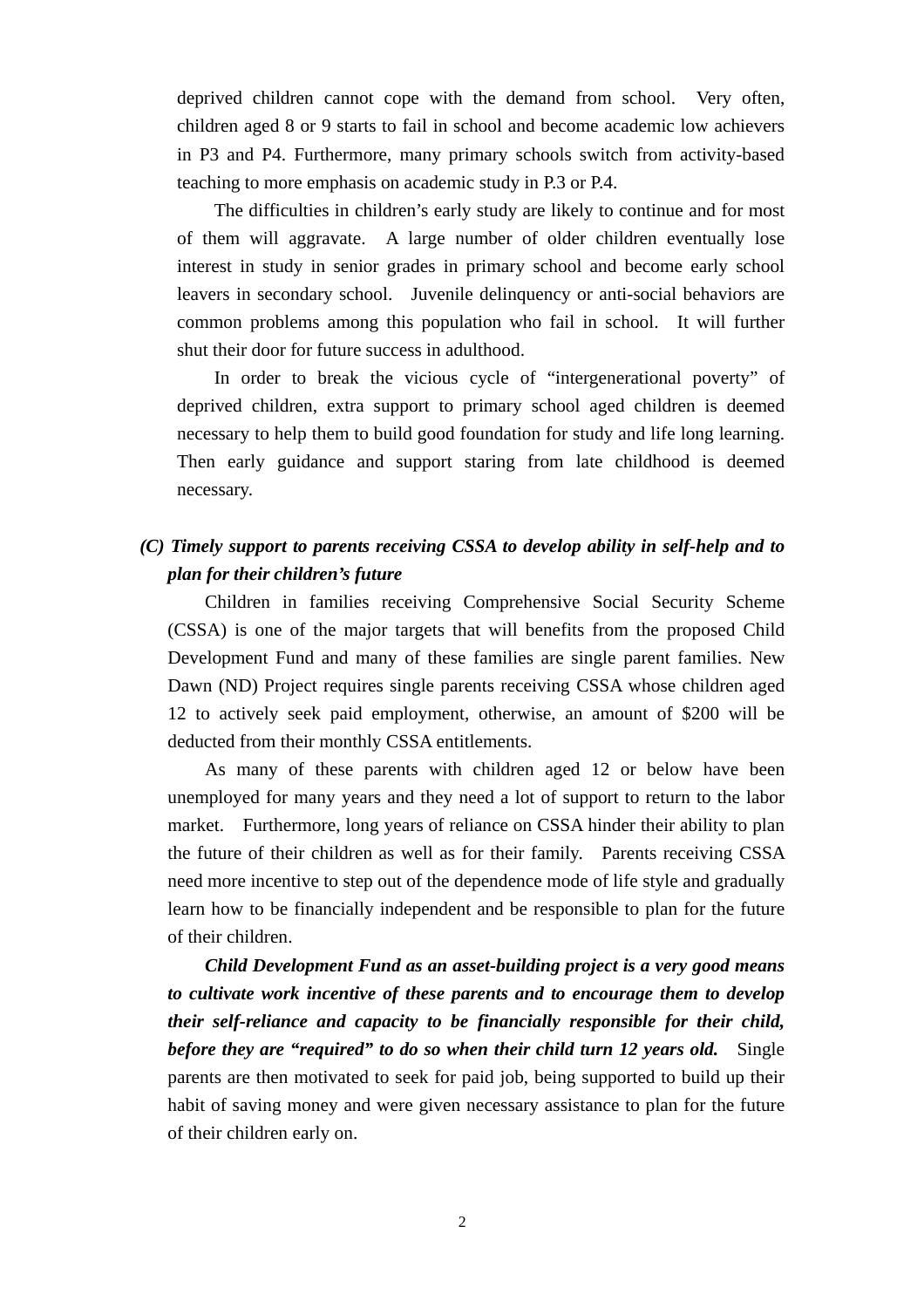# *(D) Efficient use of public resources in capacity-building for children in deprived families*

"Youth pre-employment training program" and "Youth work experience and training scheme" have been providing support to young school leavers aged 15-19 and 15-24 years old youth respectively. Recently Retraining Board also plans to extend their service to adolescents aged 15 and above. These resources are helping youngsters to build their capacity for career and development. However, no public resources are particularly designed to help deprived children aged 12 or below to build their capacity for future development.

Thus, we proposed to extend the pilot project to serve deprived children aged 9 to 12, so public resources can promptly support deprived children to build up their personal capacity for future development both in study and employment, as well as personal effectiveness as a responsible adult. Our approach of early intervention is also an effective strategy as late childhood is the prime time to cultivate good learning habits as well as to develop positive personality.

## Suggestion three: outreach to ethnic minority children to facilitate them to join the pilot project

### *Rationale to outreach to ethnic minority children*

 HKSPC started to provide family services to ethnic minority children in 2004. In last 3 years, we found that a large number of ethnic minority children live in very poor families and a large number of them are CSSA recipients. Owing to language as well as cultural barriers, these families are very isolated and do not receive any help from social services. As a result, children in ethnic minority families start to fail in primary school, especially in Chinese. This paces their way for inter-generational poverty as their door to many jobs will be closed in the future.

# **A model for pilot project with children aged 9 to 12 drawn on HKSPC experience**

As late childhood is an important time for a child to develop a healthy personality, self-identity, self responsibility and a good foundation for lifelong learning, we suggest we can support parents to develop personal development plans for a child, with the support of operating NGOs and corporate or individual mentors.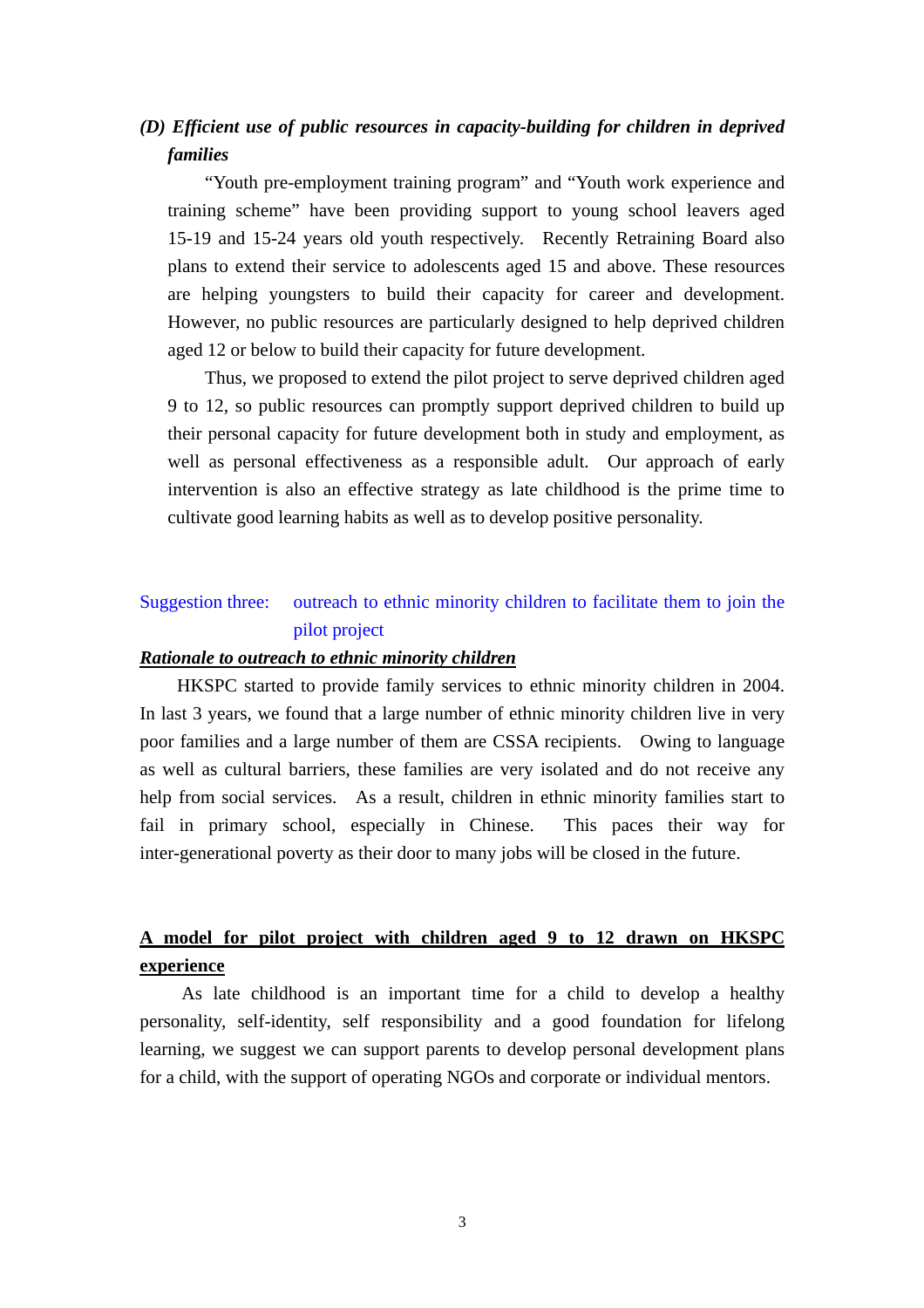### **Examples of possible personal development plans for children:**

- To cultivate positive learning attitude and motivation
- To provide early identification of personal talent or potential and to provide follow-up support to them
- To develop good personality
- To develop positive habits and life planning, such as saving habit, good diet, study plan

As parents are crucial party to develop a child's capacity for future successes, we recommend that operating NGOs also develop plans with parents on how to support their child to achieve their personal development plans.

### **Supporting parents:**

- $\blacklozenge$  To facilitate positive parenting skill
- To develop capacity in supporting their child's study
- $\blacklozenge$  To enhance knowledge and ability to execute life and financial planning for their child's academic and personal development.

#### **Mentorship Programme**

Psychological disempowerment is also common among the poor parents. It refers to the level of despair and the gradual development of the sense of helplessness. Lots of self-defeating thoughts or attitudes might be resulted. This kind of negative attitude will also pass on to their children through day to day parent-child interaction.

A personal mentor is important to provide guidance to parents to develop personal development plans for their children. As lack of good role model is a significant factor for children in poor families to lose motivation for academic and personal success, we suggest that the focus of mentorship program should be to provide good role-model to the deprived children.

## **Flexible arrangement to facilitate poor families to contribute to targeted savings and encourage CSSA single parents to attend pre-employment training**

As many targeted poor families of Child Development Fund cannot afford to save \$200 a month, we plan to employ flexible arrangements to encourage them to develop saving habits for their children's future.

To provide not more than 6-months pre-employment support or to offer volunteer services opportunity to unemployed parents so as to develop their working habit.

Parent monthly attend 40 hours volunteer services or pre-employment training course can be waived of the monthly saving target of \$200 for not more than 6 months. Targeted savings is suggested to implement from 7th month.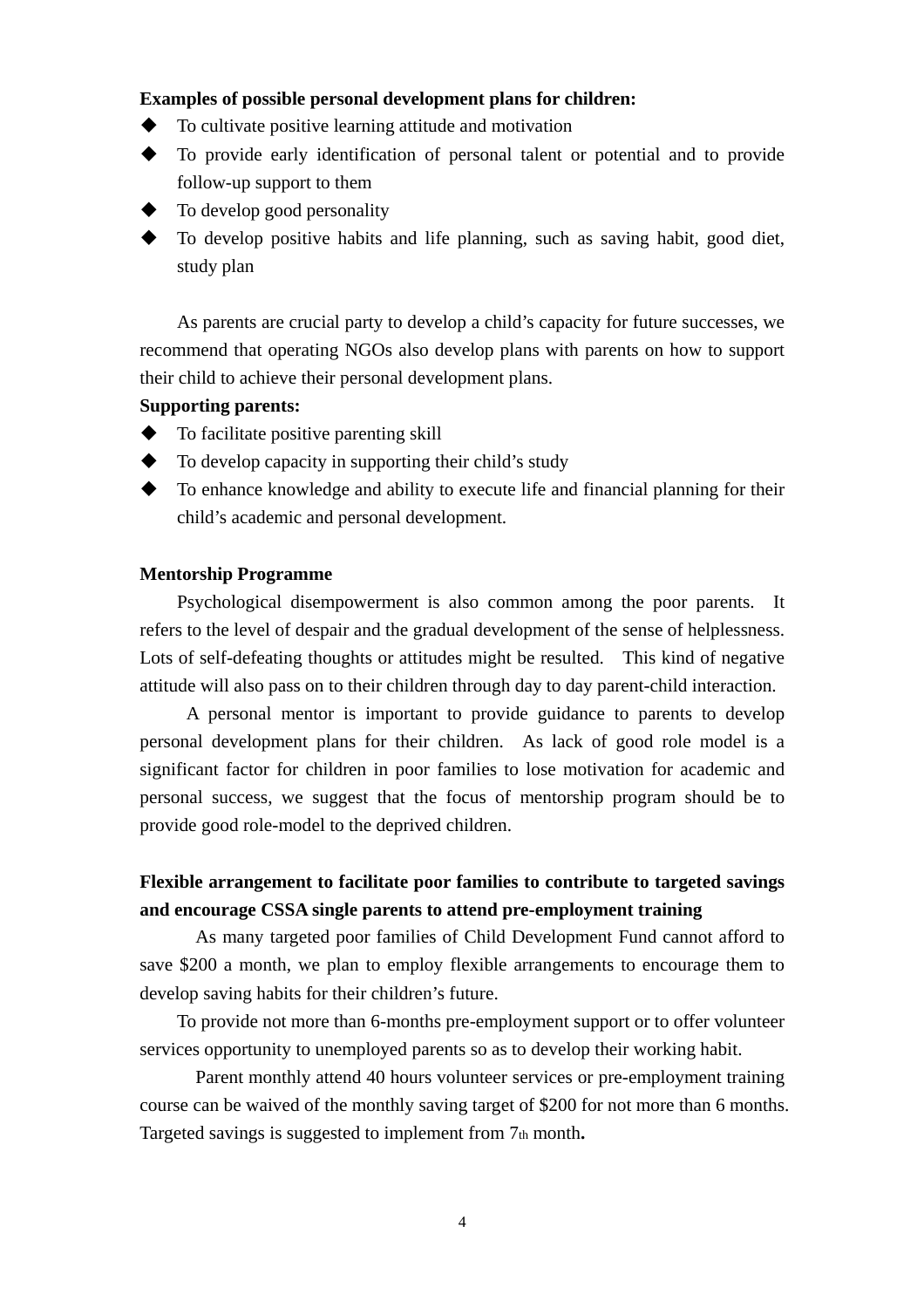### **Evaluation for Award of Government Additional Award of 3,000 Dollars**

## **(A) Qualitative Analysis**

### **Behavior analysis**

Behavioral checklist will be formulated to record and to evaluate the behavioral performance of children related to positive learning attitude and good personality traits. Similarly, behavioral checklist will also be formulated to record parent's commitment to children's personal development plan, such as positive parenting behaviors.

### **(B) Quantitative analysis**

We shall also develop quantitative requirement of achieving the children's personal development plan, including short-term goals and long-term goals for both children and parents.

# **HKSPC's experience in running asset-building programmes for disadvantaged children**

 Experience in using an "Asset-building Model" to run a non-subvented Children and Family Service Centre in Ma Tau Ching since 2003 (for details, please refer to appendix 2)

 Commitment to help poor families since 1926 At present, HKSPC has been operating two funds to support poor families: *"Education Start-up Fund" and "Protection of Angels Fund"* since 2004. These two initiatives are possible through generous donation from corporations and HKSPC's long term supporters.

- With long-term collaboration with a number of private corporations and an extensive network with donors since 1926, HKSPC has the capacity to secure donations from the business sector and mobilize corporate volunteers to provide steady mentors to support the project. Just in 2006-7, HKSPC received donation from 240 corporations to support our year long fundraising activities and children services
- HKSPC has experience to recruit and sustain volunteer participation to provide role model to children from deprived families since 2004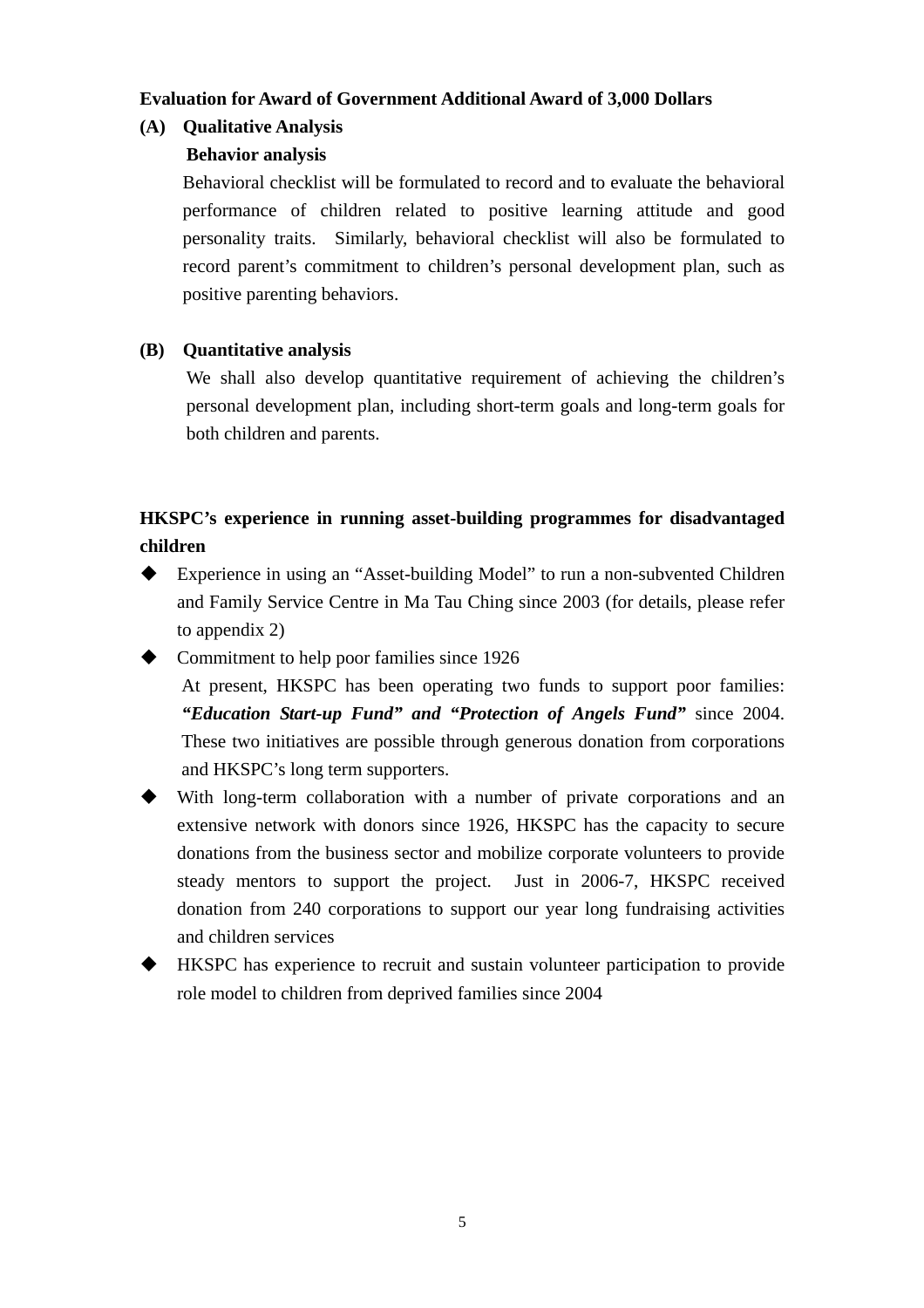#### Appendix 1

#### **Feedback from CFS service users on Child Development Fund**

#### **Background information**

4 women were interviewed on the government proposal on child Development Fund. 3 of them were single parents and receiving CSSA while the other one came from low-income intact family. Except one single-mother rearing a 10 year old child with dyslexia is now hunting for job, all other women have engaged in part-time jobs.

### **Welcome the idea for asset-building project**

All interviewees agreed with the asset-building rationale of the Child Development Fund and viewed the project as an effective means to achieve self-reliance.

### **Criticize to the age of target participants**

Interviewees criticized that the target participants of the Fund (12-16 years old children) as too late for children to cultivate positive personality or to build up good foundation for education or learning. Thus, they suggested to start the scheme with 9 or 10 years old children.

#### **Suggestion on pre-employment supportive services**

Interviewees suggested to include Pre-employment supportive services such as vocational training or traveling subsidize for volunteer services in the scheme, to help participants to overcome barriers to employment and to improve their work skills.

#### **Good time for parent to engage in paid job**

Interviewees opined that children were in need of caring until the children reach 10 years old. They felt that engagement in work not only increased family income but also developed their positive thinking and personal resilience.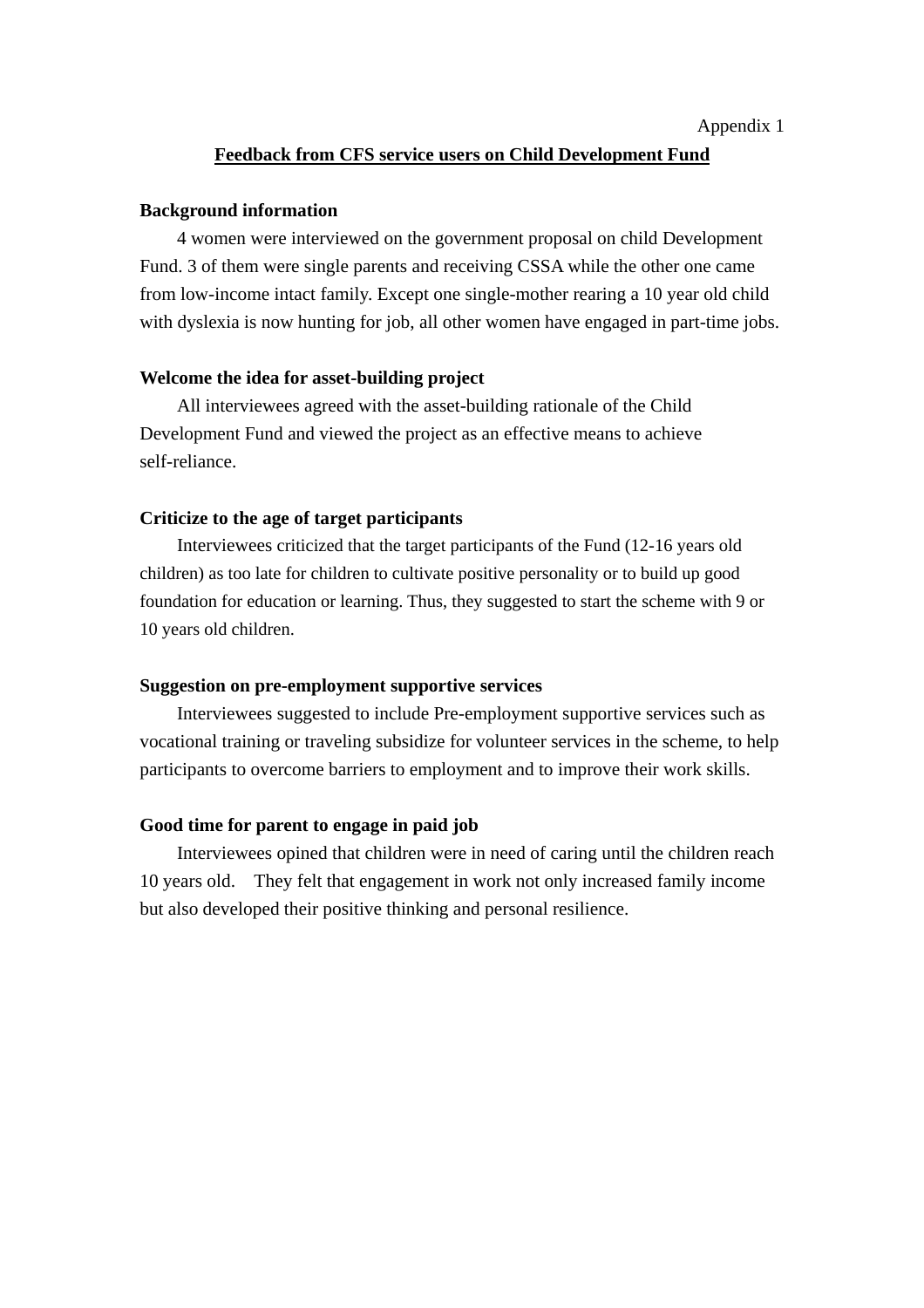#### Appendix 2

# **Successful experiences in adopting an "Asset-building Model" in Running HKSPC's Children and Family Services Centre**

### *About Children and Family Services Centre in Ma Tau Chung*

Taking the lead to respond to the social needs of the community, HKSPC moved with a new initiative to establish a non-subvented Children and Family Services Centre in Mau Tau Chung in March 2003. It is our intent to enhance, strengthen and stabilize family life as well as to promote the well being of children and their families. The target users of the Centre is for the family with children aged 12 or below. Now we have around 1,300 members and around 40 % of them are from deprived families, including CSSA recipients, low income families or ethnic minority families.

Our service emphasizes on preventive work and provides all round support to deprived families with children that are struggling with difficulties in parenting. In this centre, we also intend to outreach to ethnic minority families to establish a supportive network within the community and prevent family or child development problems before they surface or worsen into more complicated ones.

#### *Asset-building Model in CFSC*

 As the priority clients of our centre are children and families from a disadvantaged background, we adopt an "Asset-building Model" to help these families. Our experience in serving disadvantaged children shows that many of them start to fail in school and pick up many bad habits in early years. Generally they have poor self image and low self confidence too. These are detrimental to their overall development as a responsible citizen and perpetuate inter-generational poverty.

#### *A) Relationship between deprived family and academic low-achiever*

Socio-economic status of the family, the educational level of the parents, the financial condition of the family and the parental aspiration on success are key factors that influence the academic performance of children. Deprived parents usually have lower motivation to equip themselves and to acquire knowledge related to their children's development or learning. They also have to deal with multi stressors, life crisis or poor physical or mental health of themselves or other family members, their ability to nurture their children is also adversely affected. Thus, children growing up in deprived family are less likely to have high academic achievement.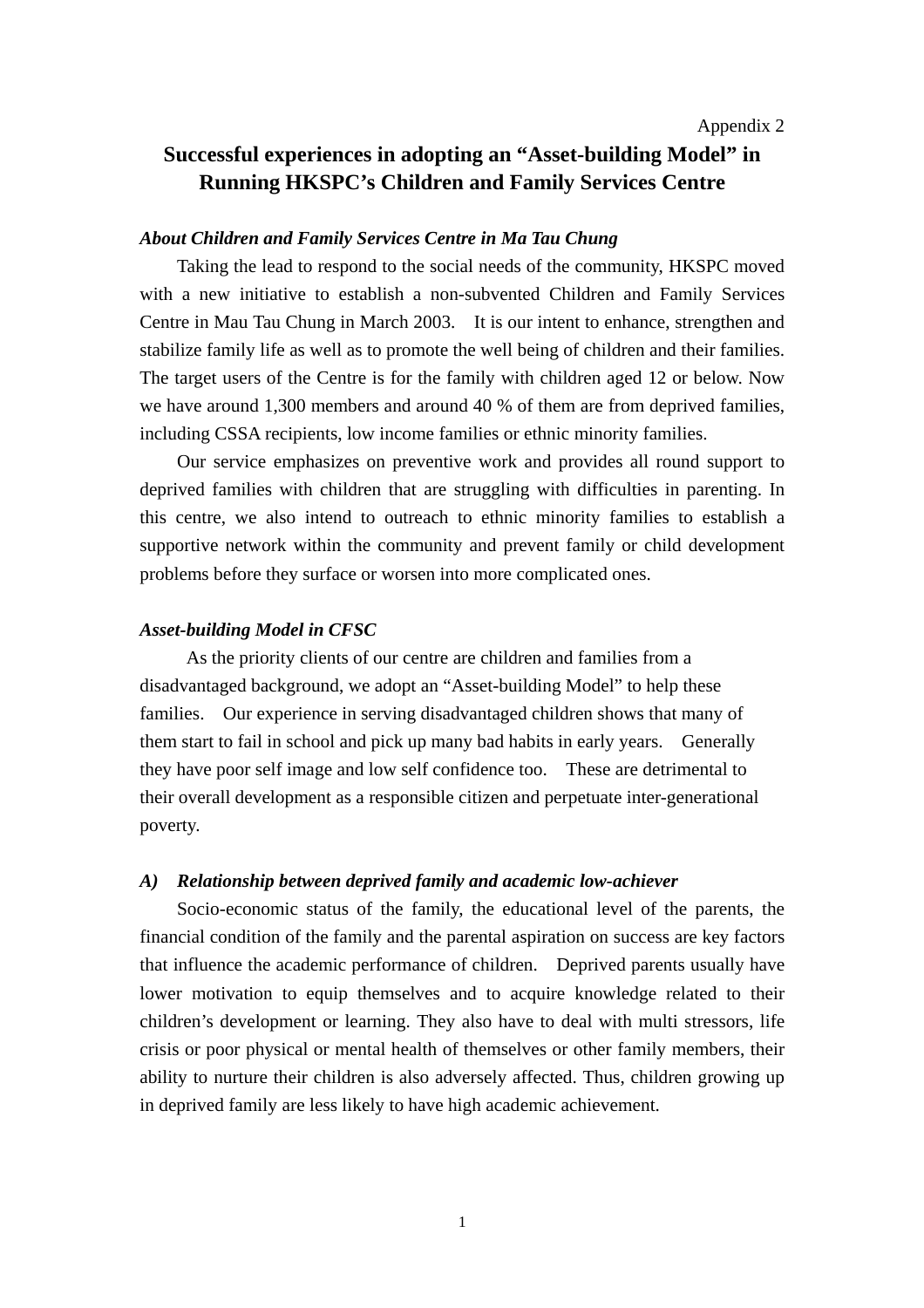#### *B) Needs of deprived children*

Academic low-achievers from deprived families who may be 2 to 3 years behind their fellow classmates, thus sufficient academic support and social learning opportunities to children are important to help them to improve their academic performance so as to give them access to better occupational choices and earning attainment.

Besides, it is common for academic underachiever to suffer from additional handicaps of emotional or behavioural disorders. In Hong Kong, it was found that behavioural problems could place Chinese children at increased risk for conduct disorder, violence, substance abuse, depressions and even suicide. (Bennett 2003). The problems of low achievers are usually more than inadequate learning skills or poor aptitude, many of them also suffer from emotional and behavioural problems. Above all, they also have very low motivation to improve their study as the result of learned helplessness. Therefore, effective intervention must include addressing their social and emotional needs before we can effectively ameliorate their problem of low academic achievement.

#### *C) Needs of deprived parents*

Low social class is always associated with harsh or submissive parenting styles and poor parenting skills that consequently affect the cognitive development of their children. Enhancement of parenting skills in homework supervision and intensive training to children's study skill are of equal importance so as to improve the learning ability of the children and to develop their self-competence in meeting the requirements of the competitive school culture.

Apart from the poor parenting skills, deprived parents often exhibit poor self-image and sense of helplessness. In order to avoid psychological disempowerment from transmitting from parent to their children, intensive counselling work for deprived parents is very important.

#### *D) Needs of ethnic minority children*

According to the 2006 Population Census, Kowloon City is the second highest district concentrated with 9.1 % (31,140) overall ethnic minority population in HK.

Due to poor community integration, children from ethnic minorities seldom seek community resources or participate in the extra-curricular activities offered by social service agencies. Another major obstacle affecting their access to social services is language barrier that always cause mutual misunderstanding, apathy or sometimes rejection from social service providers due to cultural barrier and further impede initiative of ethnic minorities to use social service. Besides, EM parents are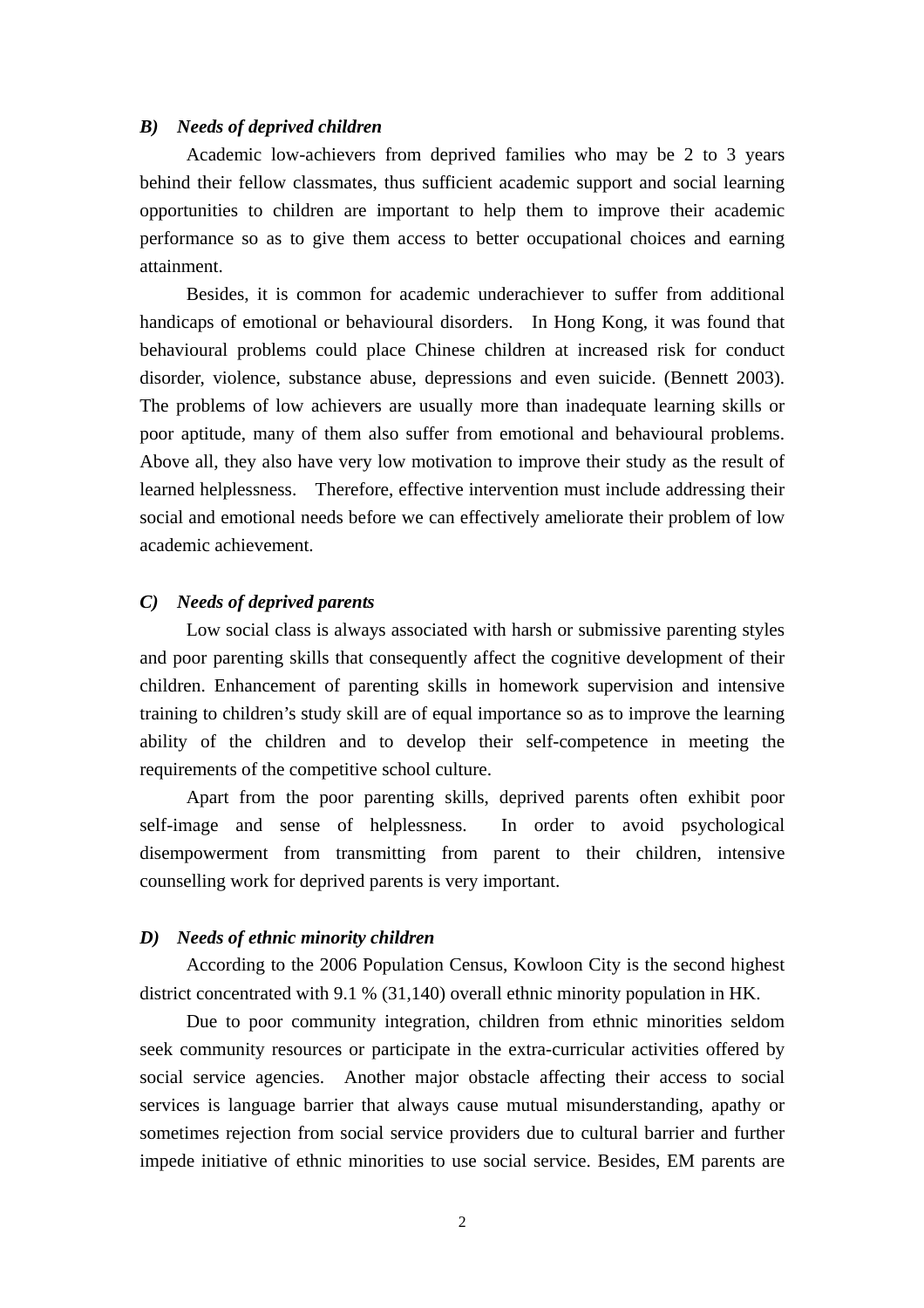not able to supervise the homework of their children due to language barrier, thus EM students are in need of extra support in order to meet the daily demand from the school.

### *D) Our Learning Together Project*

In view of the complex factors contributing to low academic achievement and overall poor development of children from deprived families, we have launched the "**Learning Together Project"** for both local and ethnic minority primary school students in CFSC since 2004, so as to develop the asset of deprived children for future success and help deprived children to be academically successful as well as stopping inter-generational poverty. The project composed of three main parts as follow:

(1) Intensive after-school support for children

We provide intensive learning supportive services to deprived children, including weekday after-school tutorial classes, educational courses, summer courses and a series of group activities on personal development, to help deprived children to improve their learning motivation, boost up their self-confidence and develop a pleasant personality.

(2) Individual follow-up service for children and their family

We provide intensive social and emotional support as well as guidance and counseling to the deprived children and their parents so as to enhance their adjustment to school life and enhance parents' capacity to help their children's study and overall development

(3) Parenting education services

We provide supportive and educational services to parents so as to enhance their skills in assisting children's homework and give them appropriate support and be effective parents to support their children's study and overall development.

 In addition to the paid tutors or staff, the project also recruits many volunteers to provide personal support to deprived children and to provide role-model for the children. We are now serving around 42 children daily and 90% of them are from deprived families. The project has been proved very successful in the following areas:

(1) Parents of deprived families became aware of the developmental needs of their children